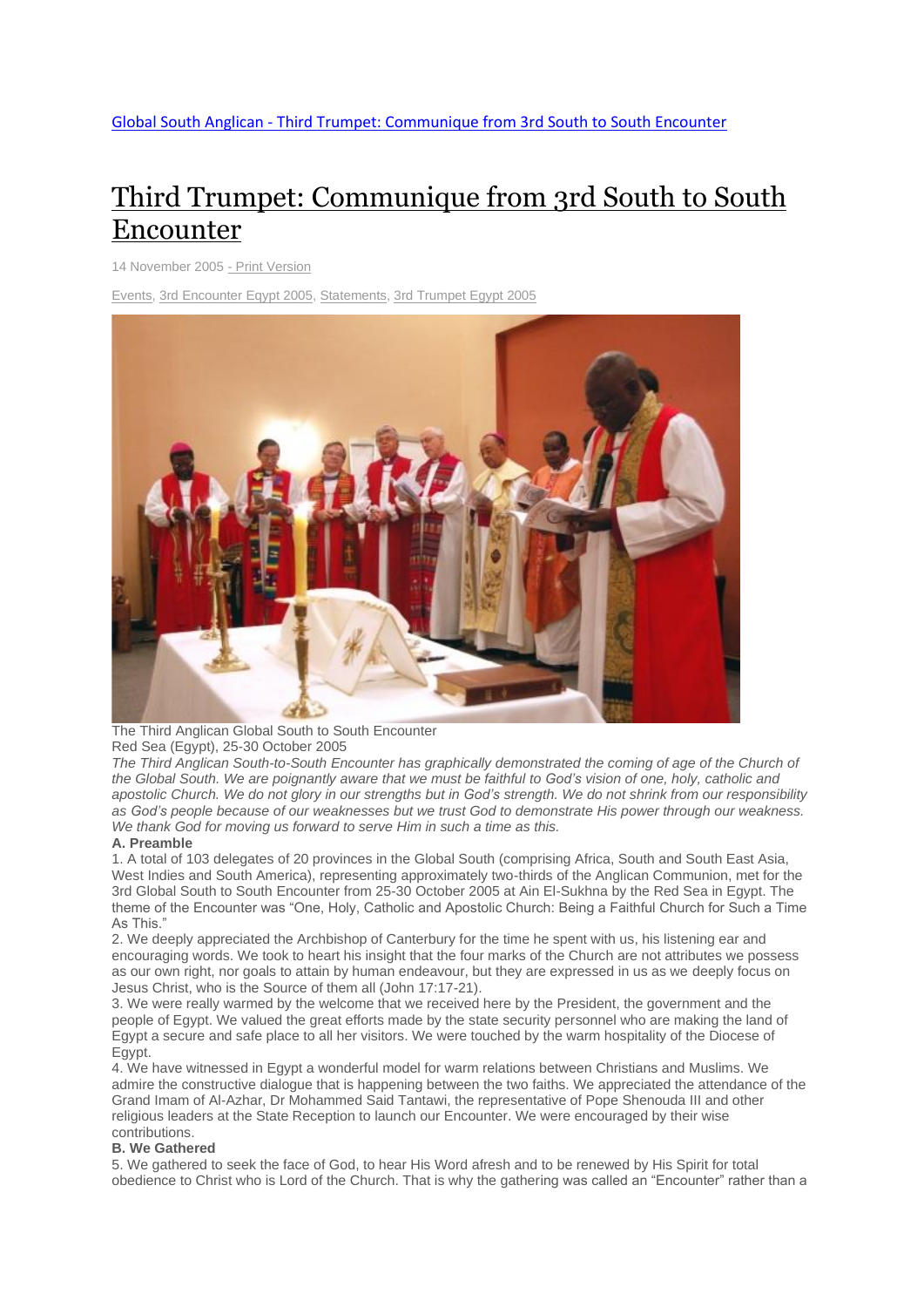conference. The vital question we addressed was: What does it mean to be one, holy, catholic and apostolic Church in the midst of all the challenges facing the world and the Church?

6. The world of the Global South is riddled with the pain of political conflict, tribal warfare and bloodshed. The moral and ethical foundations of several of our societies are being shaken. Many of our nations are beset by problems of poverty, ignorance and sickness, particularly the HIV and AIDS that threaten millions, especially in Africa. In addition to that, thousands of people have suffered from severe drought in Africa, earthquakes in South Asia, and hurricanes in the Americas—we offer our support and prayers to them.

7. Apart from the world condition, our own Anglican Communion sadly continues to be weakened by unchecked revisionist teaching and practices which undermine the divine authority of the Holy Scripture. The Anglican Communion is severely wounded by the witness of errant principles of faith and practice which in many parts of our Communion have adversely affected our efforts to take the Gospel to those in need of God's redeeming and saving love.

8. Notwithstanding these difficult circumstances, several parts of our Communion in the Global South are witnessing the transforming power of the Gospel and the growth of the Church. The urgency of reaching vast multitudes in our nations for Christ is pressing at our door and the fields are ready for harvest.

9. Surrounded by these challenges and seeking to discover afresh our identity, we decided to dig deeper into God's Word and into the tradition of the Church to learn how to be faithful to God's gift and call to be His one, holy, catholic and apostolic people. We deliberately chose to meet in Egypt for two reasons:

a. Biblically, Egypt features prominently in the formative period of the calling of God's people (Exodus 19). Moreover, Egypt was part of the cradle that bore the entry of the Savior into the world (Hosea 11:1; Matthew 2:13-15).

b. Meeting by the Red Sea, we could not help but be inspired by the historic crossing of God's people into the realm where He purposed to make them a "light to the nations" (Isaiah 42:6). Part of that blessing was fulfilled when Alexandria became a center of early Christianity, where church fathers formulated and held on to the Christian faith through the early centuries.

# **C. We Discovered Afresh**

10. We discovered afresh the depth and richness of our roots in the one, holy, catholic and apostolic Church. Carefully researched papers were presented at the Encounter in the context of worship, prayer, Bible Study and mutual sharing. We recognize the dynamic way in which the four marks of the Church are inextricably interwoven. The salient truths we encountered inspired us and provided a basis for knowing what God requires of us.

## **The Church is One**

11. The Church is called to be one. Our unity is willed by our Lord Jesus Christ Himself, who prayed that we "all might be one." (John 17:20-21) A great deal of confusion has arisen out of misunderstanding that prayer and the concept of unity. For centuries, the Church has found unity in the Person and teaching of Jesus Christ, as recorded in Scripture. We are one in Him, and that binds us together. The foundation and expression of our unity is found in Jesus Christ as Saviour and Lord.

12. While our unity may be expressed in institutional life, our unity is grounded in our living relationship with the Christ of Scripture. Unity is ever so much more than sharing institutionally. When we are "in Christ," we find that we are in fellowship with others who are also in Him. The fruit of that unity is that we faithfully manifest the life and love of Christ to a hurting and groaning world (Romans 8:18-22).

13. Christian unity is premised on truth and expressed in love. Both truth and love compel us to guard the Gospel and stand on the supreme authority of the whole Word of God. The boundary of family identity ends within the boundary of the authentic Word of God.

## **The Church is Holy**

14. The Church of Jesus Christ is called to be holy. All Christians are to participate in the sanctification of their lives through submission, obedience and cooperation with the Holy Spirit. Through repentance the Church can regain her rightful position of being holy before God. We believe concurrently that holiness is imparted to us through the life, ministry, death and resurrection of our Lord Jesus Christ (Heb 10:21-23). He shares His holiness with us and invites us to be conformed to His likeness.

15. A holy Church is prepared to be a "martyr" Church. Witness unto death is how the Early Church articulated holiness in its fullest sense (Acts 22:20; Rev 2:13, 12:11).

## **The Church is Catholic**

16. The Catholic faith is the universal faith that was "once for all" entrusted to the apostles and handed down subsequently from generation to generation (Jude 3). Therefore every proposed innovation must be measured against the plumb line of Scripture and the historic teaching of the Church.

17. Catholicity carries with it the notion of completeness and wholeness. Thus in the church catholic "when one part suffers, every part suffers with it" (1 Cor 12:26). The local church expresses its catholicity by its devotion to apostolic teaching, its attention to prayer and the sacrament, its warm and caring fellowship and its growth through evangelism and mission (Acts 2:42-47).

## **The Church is Apostolic**

18. The Church is apostolic in its doctrine and teaching. The apostolic interpretation of God's salvation plan effected in Christ Jesus is binding on the Church. God established the Church on the "foundation of the apostles and prophets with Christ Jesus Himself as the chief cornerstone" (Eph 2:20).

19. The Church is apostolic in its mission and service. "As the Father has sent Me, so I send you." (John 20:21) In each generation He calls bishops in apostolic succession (Eph 4:11-12) to lead the Church out into mission, to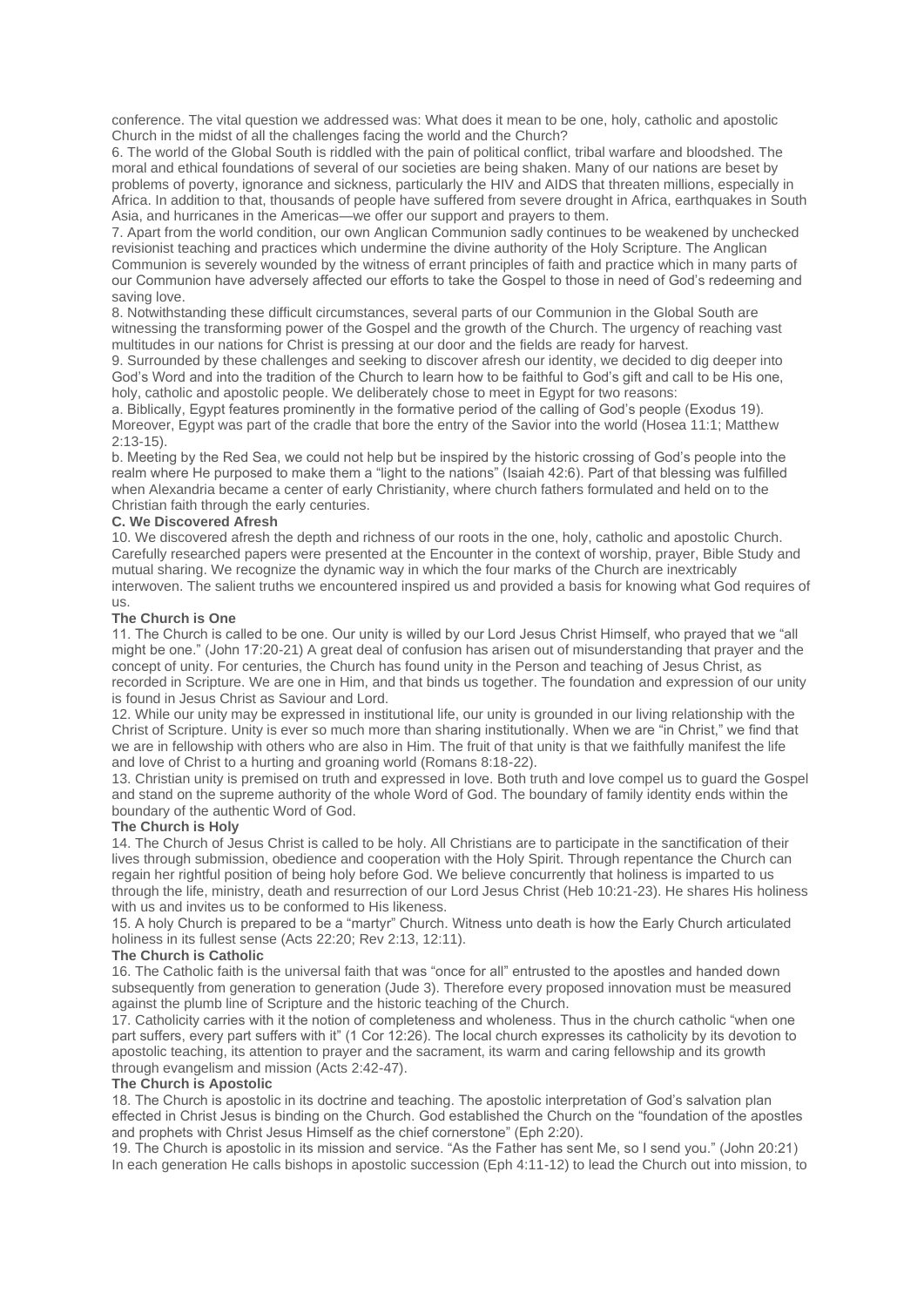teach the truth and to defend the faith. Accountability to God, to those God places over us and to the flock is an integral part of church leadership.

## **D. We Commit**

20. As a result of our Encounter, we emerge with a clearer vision of what the Church is called to be and to do, with a renewed strength to pursue that vision. Specifically, we made commitments in the following areas. **The Authority of the Word of God**

21. Scripture demands, and Christian history has traditionally held, that the standard of life, belief, doctrine, and conduct is the Holy Scripture. To depart from apostolic teaching is to tamper with the foundation and to undermine the basis of our unity in Christ. We express full confidence in the supremacy and clarity of Scripture, and pledge full obedience to the whole counsel of God's Word.

22. We in the Global South endorse the concept of an Anglican Covenant (rooted in the Windsor Report) and commit ourselves as full partners in the process of its formulation. We are seeking a Covenant that is rooted in historic faith and formularies, and that provides a biblical foundation for our life, ministry and mission as a Communion. It is envisaged that once the Covenant is approved by the Communion, provinces that enter into the Covenant shall be mutually accountable, thereby providing an authentic fellowship within the Communion. 23. Anglicans of the Global South have discovered a vibrant spiritual life based on Scripture and empowered by the Spirit that is transforming cultures and communities in many of our provinces. It is to this life that we seek to be formed and found fully faithful. We reject the expectation that our lives in Christ should conform to the misguided theological, cultural and sociological norms associated with sections of the West.

# **Mission and Ministry**

24. Churches in the Global South commit to pursue networking with one another to add strength to our mission and ministry. We will continue to explore appropriate structures to facilitate and support this.

25. Shared theological foundations are crucial to authentic fellowship and partnership in mission and ministry. In that light, we welcome the initiative to form the Council of Anglican Provinces of the Americas and the Caribbean (CAPAC). It is envisaged that CAPAC will not only provide a foundation on the historic formularies of Anglican faith but also provide a structure with which member churches can carry out formal ministry partnerships with confidence.

26. Global South is committed to provide our recognition, energy, prayers and experience to the Networks in the USA and Canada, the Convocation of Nigerian Anglicans in the USA, those who make Common Cause and the Missionary District that is gathering congregations that circumstances have pressed out of ECUSA. We are heartened by the bold witness of their people. We are grateful that the Archbishop of Canterbury publicly recognized the Anglican Communion Network in the USA and the Anglican Network in Canada as faithful members of the Anglican Communion.

27. As for the other provinces and dioceses around the world who remain steadfastly committed to this faith, we look forward to further opportunities to partner with them in the propagation of the Gospel. We will also support those orthodox dioceses and congregations which are under difficult circumstances because of their faithfulness to the Word. We appreciate the recent action of the Primate of the Southern Cone, who acted to stabilize the volatile situation in Recife, Brazil.

In this regard, we take this opportunity to acknowledge the immense contribution of the Primate of South East Asia to the development of the Global South and to the preservation of orthodoxy across the worldwide Anglican Communion.

## **Theological Education**

28. In order to provide teaching that preserves the faith and fits our context, it is crucial to update the curricula of our theological institutions in the Global South to reflect our theological perspective and mission priorities. We note from the All Africa Bishops Conference their concern that far too many Western theological education institutions have become compromised and are no longer suitable for training leaders for our provinces. We call for the realignment of our priorities in such a way as to hasten the full establishment of adequate theological education institutions across the Global South so that our leaders can be appropriately trained and equipped in our own context. We aim to develop our leaders in biblical and theological training, and seek to nurture indigenous theologians. We will provide information on institutions in the Global South, and we will encourage these institutions to explore ways to provide bursaries and scholarships.

## **The Current Crisis provoked by North American Intransigence**

29. The unscriptural innovations of North American and some Western provinces on issues of human sexuality undermine the basic message of redemption and the power of the Cross to transform lives. These departures are a symptom of a deeper problem, which is the diminution of the authority of Holy Scripture. The leaders of these provinces disregard the plain teaching of Scripture and reject the traditional interpretation of tenets in the historical Creeds.

30. This Encounter endorses the perspectives on communion life found in sections A & B of the Windsor Report, and encourages all Provinces to comply with the request from the Primates' Communiqué in February 2005 which states:

"We therefore request all provinces to consider whether they are willing to be committed to the inter-dependent *life of the Anglican Communion understood in the terms set out in these sections of the report."*

31. The Windsor Report rightly points out that the path to restoring order requires that either the innovating provinces/dioceses conform to historic teaching, or the offending provinces will by their actions be choosing to walk apart. Paragraph 12 of the Primates Communiqué says:

"Whilst there remains a very real question about whether the North American churches are willing to accept the *same teaching on matters of sexual morality as is generally accepted elsewhere in the Communion, the*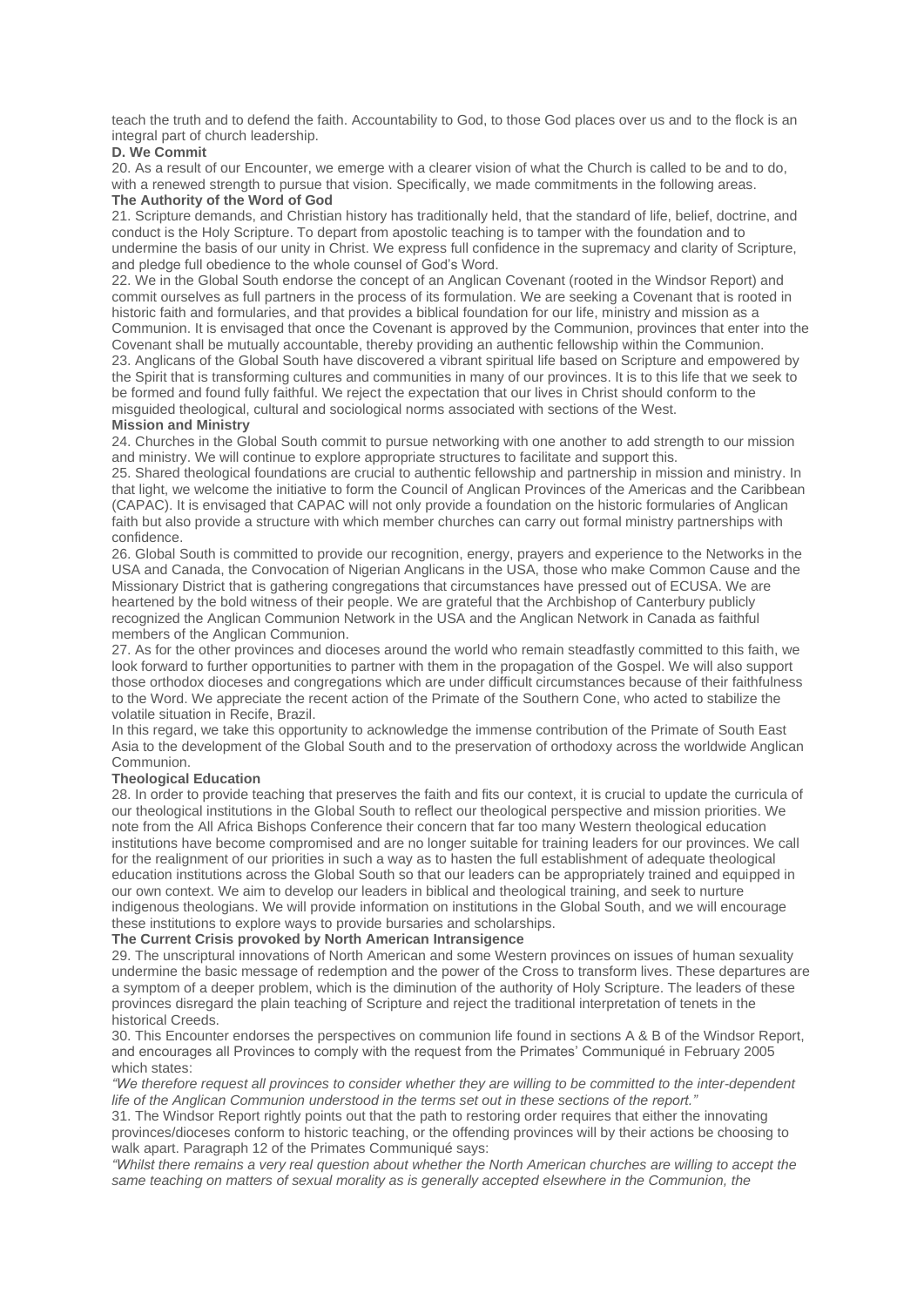underlying reality of our communion in God the Holy Trinity is obscured, and the effectiveness of our common *mission severely hindered."*

32. Regrettably, even at the meeting of the Anglican Consultative Council (ACC) in Nottingham in 2005, we see no evidence that both ECUSA and the Anglican Church of Canada are willing to accept the generally accepted teaching, nor is there evidence that they are willing to turn back from their innovations.

33. Further, the struggles of the Communion have only been exacerbated by the lack of concrete progress in the implementation of the recommendations of the Windsor Report. The slow and inadequate response of the Panel of Reference has trivialized the solemn charge from the Primates and has allowed disorder to multiply unnecessarily. We recognize with regret the growing evidence that the Provinces which have taken action creating the current crisis in the Communion continue moving in a direction that will result in their "walking apart." We call for urgent and serious implementation of the recommendations of the Windsor Report. Unscriptural and unilateral decisions, especially on moral issues, tear the fabric of our Communion and require appropriate discipline at every level to maintain our unity. While the Global South calls for the errant provinces to be disciplined, we will continue to pray for all who embrace these erroneous teachings that they will be led to repentance and restoration.

# **Spiritual Leadership**

34. Our ongoing participation in ministry and mission requires godly and able spiritual leadership at all times. We are encouraged that many inspirational leaders in our midst bear witness to the Scriptures and are effectively bringing the Gospel to surrounding cultures. We commit ourselves to identify the next generation of leaders and will seek to equip and deploy them wherever they are needed.

35. We need inspirational leaders and accountability structures. These mechanisms which we are looking into must ensure that leaders are accountable to God, to those over us in the Lord, to the flock and to one another in accordance to the Scriptures. This last aspect is in keeping with the principle of bishops and leaders acting in council. In this way, leaders become the role models that are so needed for the flock.

## **Youth**

36. The Global South emphasizes the involvement and development of youth in the life of the Church. The youth delegates encouraged the whole gathering by the following collective statement during the Encounter: "Many youths in the Global South are taking up the challenge of living in moral purity in the face of the rising influence of immoral values and practice, and the widening epidemic of HIV and AIDS. Young people will be ready to give their lives to the ministry of the Church if she gives them exemplary spiritual leadership and a purpose to live for. Please pray that we will continue to be faithful as the Church of 'today and tomorrow'. It is also *our heart's cry that the Communion will remain faithful to the Gospel."*

# **Poverty**

37. As the church catholic we share a common concern for the universal problem of debt and poverty. The inequity that exists between the rich and the poor widens as vast sums borrowed by previous governments were not used for the intended purposes. Requiring succeeding generations of people who never benefited from the loans and resources to repay them will impose a crushing and likely insurmountable burden. We welcome and appreciate the international efforts of debt reduction and cancellation, for example, the steps recently carried out by G8 leaders.

38. A dimension of responsible stewardship and accountability is the clear call to be financially self-sustaining. We commend the new initiative for financial self-sufficiency and development being studied by the Council of Anglican Provinces of Africa (CAPA). This is not only necessary because of the demands of human dignity; it is the only way to have sustainable economic stability.

# **HIV and AIDS**

39. A holy Church combines purity and compassion in its witness and service. The population of the world is under assault by the HIV and AIDS pandemic, but the people of much of the Global South are hit particularly hard because of poverty, lifestyle habits, lack of teaching and the paucity of appropriate medication. Inspired by the significant success of the Church in Uganda in tackling HIV and AIDS, all our provinces commit to learn and apply similar intentional programmes which emphasize abstinence and faithfulness in marriage. We call on governments to ensure that they are providing adequate medication and treatment for those infected. **Corruption**

40. The holy Church will "show forth fruits that befit repentance" (Matt 3:8). Many of us live in regions that have been deeply wounded by corruption. Not only do we have a responsibility to live transparent lives of utmost honesty in the Church, we are called to challenge the culture in which we live (Micah 6:8). Corruption consumes the soul of society and must be challenged at all costs. Transparency and accountability are key elements that we must manifest in bearing witness to the cultures in which we live.

# **Violent Conflict**

41. Many of us from across the Global South live juxtaposed with violent conflict, most egregiously manifest in violence against innocents. In spite of the fact that the conflicts which grip many of our provinces have resulted in many lives being lost, we are not defeated. We find hope in the midst of our pain and inspiration from the martyrs who have shed their blood. Their sacrifice calls us to faithfulness. Their witness provokes us to pursue holiness. We commit ourselves to grow to become faithful witnesses who "do not love their lives even unto death" (Rev 12:11).

## **E. We Press On**

42. We emerge from the Encounter strengthened to uphold the supreme authority of the Word of God and the doctrinal formularies that have undergirded the Anglican Communion for over four and a half centuries. Communion requires alignment with the will of God first and foremost, which establishes our commonality with